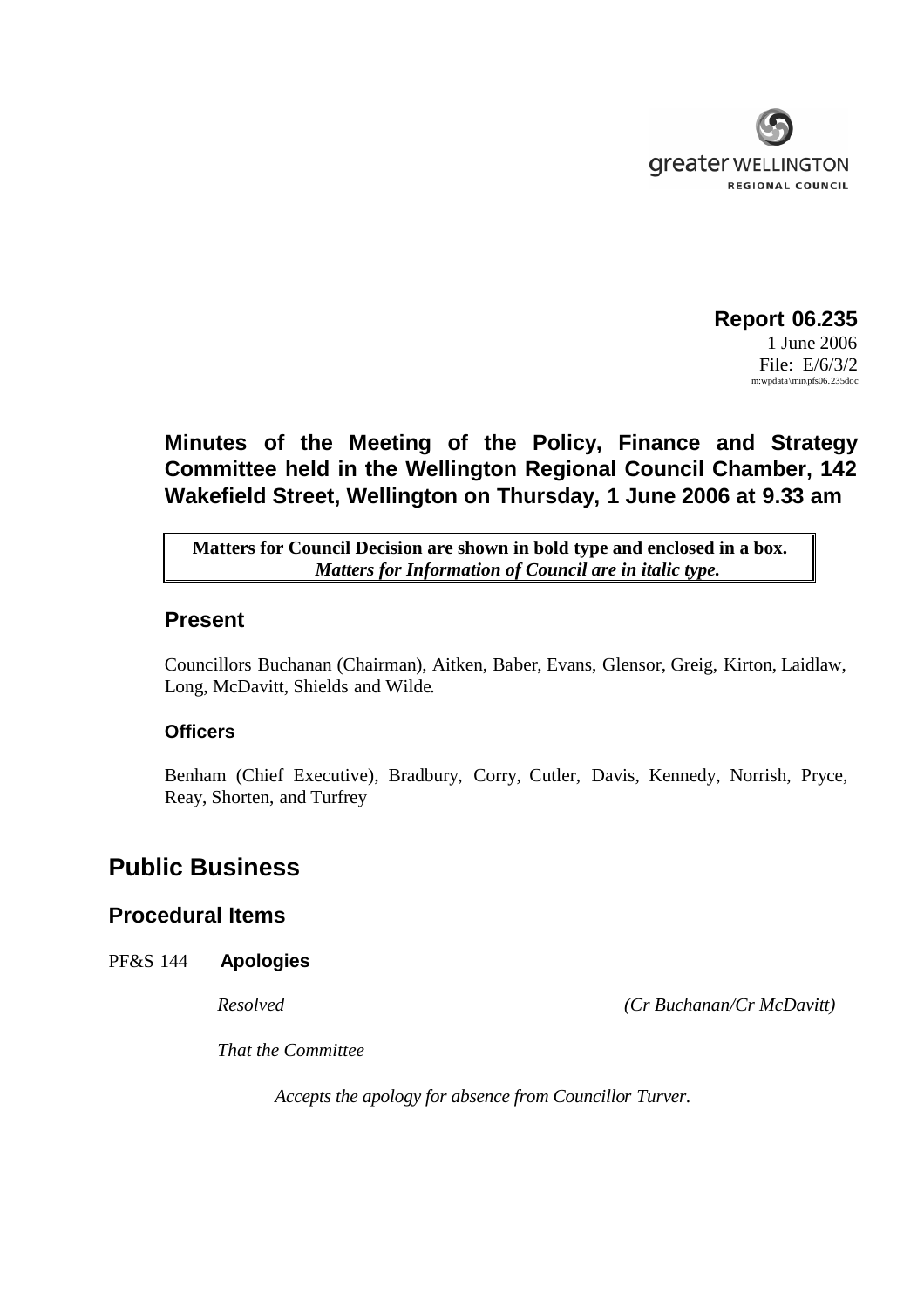## **Matters for Consideration**

### PF&S 146 **Finalisation of the 2006-16 LTCCP (Incorporating the 2006/07 Annual Plan)**

### *Tabled*

### *Supplementary Order Paper dated 1 June 2006 containing:*

- *Report 06.210: Finalisation of the 2006-16 LTCCP (Incorporating 2006/07 Annual Plan).* (File CFO/07/06/13).
- *Report 06.211: Ara Tahi representation and the Environment Committee*). (File E/09/03/02).

*Resolved (Cr Buchanan/Cr Aitken)*

*That the Committee*

*Accepts reports 06 210 and 06.211 contained in the Supplementary Order paper dated 1 June 2006.*

**Report 06.210** File: G/04/01/05

| <b>Resolved</b>                             | (Cr Aitken/Cr Glensor)                                                                                                                                                                                                                                                                                                                                                 |  |  |  |
|---------------------------------------------|------------------------------------------------------------------------------------------------------------------------------------------------------------------------------------------------------------------------------------------------------------------------------------------------------------------------------------------------------------------------|--|--|--|
| That the Committee recommends that Council: |                                                                                                                                                                                                                                                                                                                                                                        |  |  |  |
| (1)                                         | Receives the report.                                                                                                                                                                                                                                                                                                                                                   |  |  |  |
| (2)                                         | Notes its contents.                                                                                                                                                                                                                                                                                                                                                    |  |  |  |
| (3)                                         | Approves the operating expenditure items listed within Attachment 1<br>of this report (as amended by the Committee) to be rebudgeted within<br>the 2006/07 Annual Plan.                                                                                                                                                                                                |  |  |  |
| (4)                                         | Approves the capital expenditure items listed within Attachment 2 of<br>this report (as amended by the Committee) to be rebudgeted within<br>the 2006/07 Annual Plan.                                                                                                                                                                                                  |  |  |  |
| (5)                                         | Approves the additional items of operating expenditure and other<br>adjustments within this report (as amended by the Committee) for<br>inclusion within the 2006/07 Annual Plan.                                                                                                                                                                                      |  |  |  |
| (6)                                         | Notes that the impacts of the rebudgeting and other adjustments, as<br>approved in recommendations 3-5 above, have been reflected in<br>section 7 of this report.                                                                                                                                                                                                      |  |  |  |
| (7)                                         | After having considered the other items contained within this report,<br>and other reports on this order paper which could impact on the<br>finalisation of the 2006/07 Annual Plan, approves the level of regional<br>rates and the bulk water levy for the 2006/07 year (and the following<br>nine years) as contained in this report (as amended by the Committee). |  |  |  |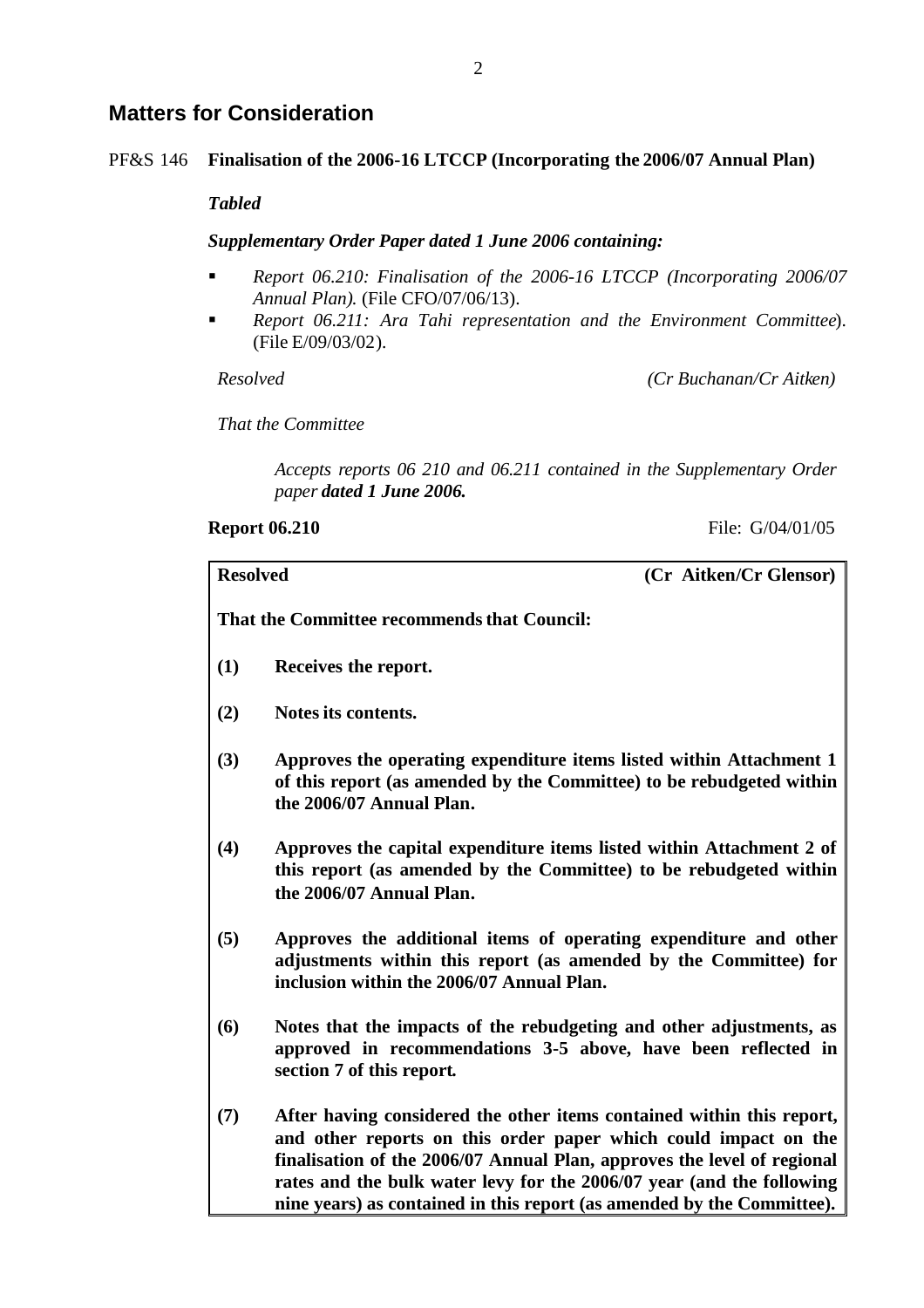### **Noted**

Chairman to report on the likely effects of delays in Crown funding on future rating.

### PF&S 147 **Financial Report for the Ten Months ending 30 April 2006**

### **Report 06.220** Files: G/04/01/05 & CFO/13/02/01

| <b>Resolved</b>                            | (Cr Buchanan/Cr Greig) |  |  |
|--------------------------------------------|------------------------|--|--|
| That the Committee recommends that Council |                        |  |  |
| Receives the report.<br>(1)                |                        |  |  |
| Notes the contents.<br>(2)                 |                        |  |  |

PF&S 148 **Review of the Lyall Bay Reserved Area**

**Report 06.206** File: J/01/02/01

| <b>Resolved</b> |                    | (Cr Evans/Cr Baber)                                                                                                |  |
|-----------------|--------------------|--------------------------------------------------------------------------------------------------------------------|--|
|                 |                    | That the Committee recommends that Council                                                                         |  |
| (1)             |                    | Receives the report.                                                                                               |  |
| (2)             | Notes the content. |                                                                                                                    |  |
| (3)             | Decides to:        |                                                                                                                    |  |
|                 | (a)                | Leave the reserved area where it currently is; and                                                                 |  |
|                 | <b>(b)</b>         | Reviews the Navigational and Safety Bylaws in order to<br>consider the relocation or removal of the reserved area. |  |

PF&S 149 **Decisions on Proposed Plan Change 2 to the Regional Freshwater Plan (Mangatarere Stream)**

**Report 06.175** File: X/32/01/06

| <b>Resolved</b> | (Cr Buchanan/Cr Long)                                                                                                     |
|-----------------|---------------------------------------------------------------------------------------------------------------------------|
|                 | That the Committee recommends that Council                                                                                |
| (1)             | Approves the recommended decisions of the Hearing Committee on<br>Proposed Plan Change 2 to the Regional Freshwater Plan. |
| (2)             | Notes the fact of the decisions will be publicly notified.                                                                |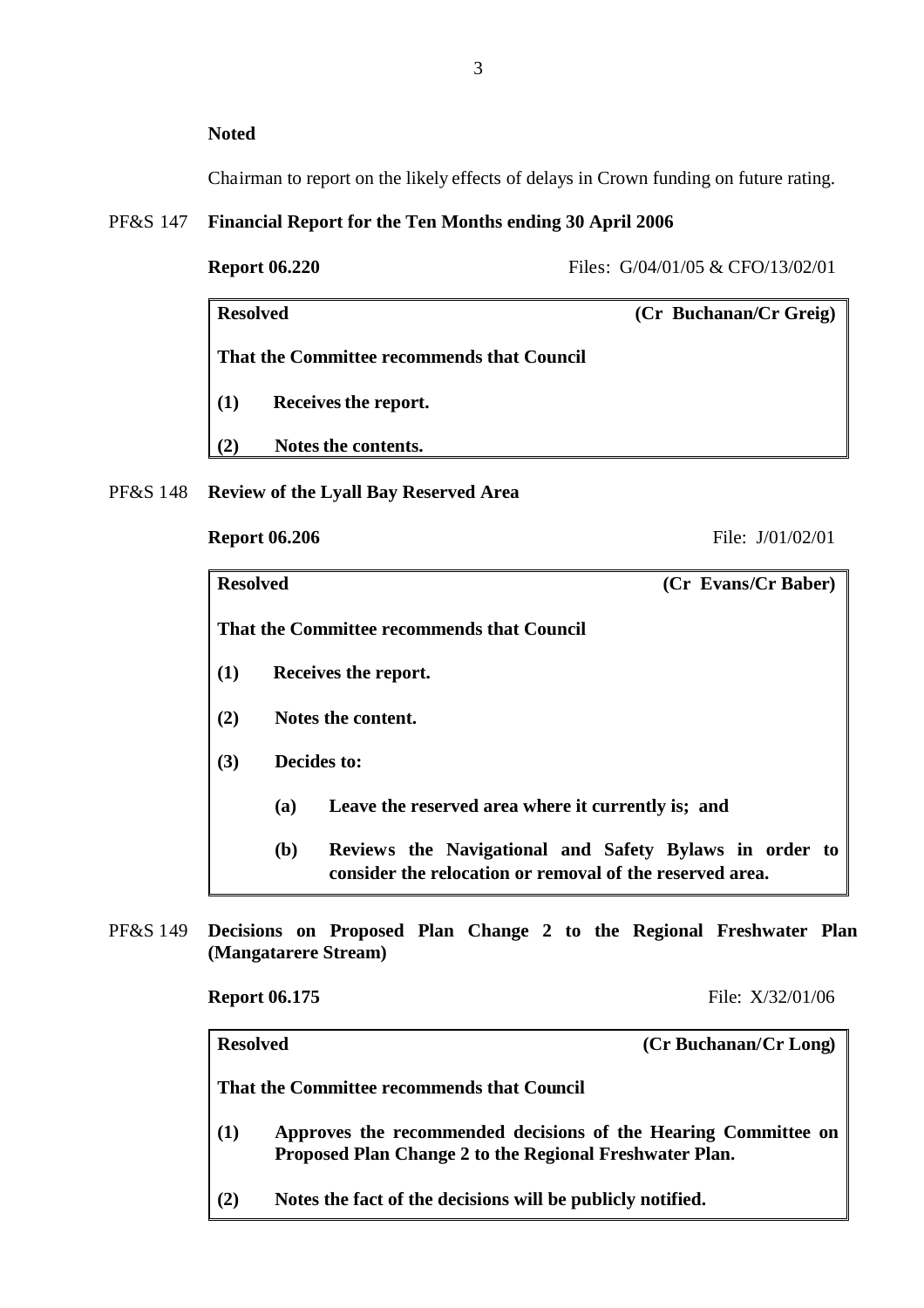PF&S 150 **Proposed Representation Arrangements**

| <b>Moved</b>                                                                                                                                                                           | (Cr Shields/Cr Baber)                                                                                                                                                                                                                                                                                                                     |                          |  |  |  |  |  |
|----------------------------------------------------------------------------------------------------------------------------------------------------------------------------------------|-------------------------------------------------------------------------------------------------------------------------------------------------------------------------------------------------------------------------------------------------------------------------------------------------------------------------------------------|--------------------------|--|--|--|--|--|
| That the Committee recommends that Council                                                                                                                                             |                                                                                                                                                                                                                                                                                                                                           |                          |  |  |  |  |  |
| (1)<br>Receives the report.                                                                                                                                                            |                                                                                                                                                                                                                                                                                                                                           |                          |  |  |  |  |  |
| (2)<br>Notes the content of the report.                                                                                                                                                |                                                                                                                                                                                                                                                                                                                                           |                          |  |  |  |  |  |
| (3)<br>the<br>following representation arrangements<br><b>Proposes</b><br>for<br>the<br>Wellington Regional Council for the reasons set out in section 4.3 of<br><b>Report 06.221:</b> |                                                                                                                                                                                                                                                                                                                                           |                          |  |  |  |  |  |
| Constituency name                                                                                                                                                                      | <b>Constituency boundary</b>                                                                                                                                                                                                                                                                                                              | <b>Number of members</b> |  |  |  |  |  |
| Wellington                                                                                                                                                                             | Remains unchanged. Based on                                                                                                                                                                                                                                                                                                               | 5                        |  |  |  |  |  |
| Constituency                                                                                                                                                                           | the current boundary of the<br><b>Wellington City Council.</b>                                                                                                                                                                                                                                                                            |                          |  |  |  |  |  |
| <b>Hutt Valley</b><br><b>Constituency</b>                                                                                                                                              | Based on joining the current<br>boundaries of the Hutt City<br>Council and Upper Hutt City<br>Council.                                                                                                                                                                                                                                    | 4                        |  |  |  |  |  |
| Kapiti-Mana<br><b>Constituency</b>                                                                                                                                                     | Based on joining the current<br>boundaries of the Kapiti Coast<br><b>District Council and Porirua City</b><br>Council.                                                                                                                                                                                                                    | $\overline{\mathbf{3}}$  |  |  |  |  |  |
| Wairarapa<br><b>Constituency</b>                                                                                                                                                       | Remains unchanged. Based on<br>joining the current boundaries of<br><b>South</b><br>Wairarapa<br><b>District</b><br>Council,<br><b>Carterton</b><br><b>District</b><br><b>Council and Masterton District</b><br>Council, and the area of the<br><b>Tararua District Council that is</b><br>just south of the Owahanga River<br>catchment. | $\overline{2}$           |  |  |  |  |  |

**Amendment** *(Cr Kirton/Cr Greig)*

*That (3) in the above motion be altered so that the Hutt Valley is separated into two constituencies: Upper Hutt constituency with one member and Lower Hutt constituency with three members.*

The motion as amended was **LOST.**

A division was called for on the substantive motion.

The votes for the motion were recorded as follows: